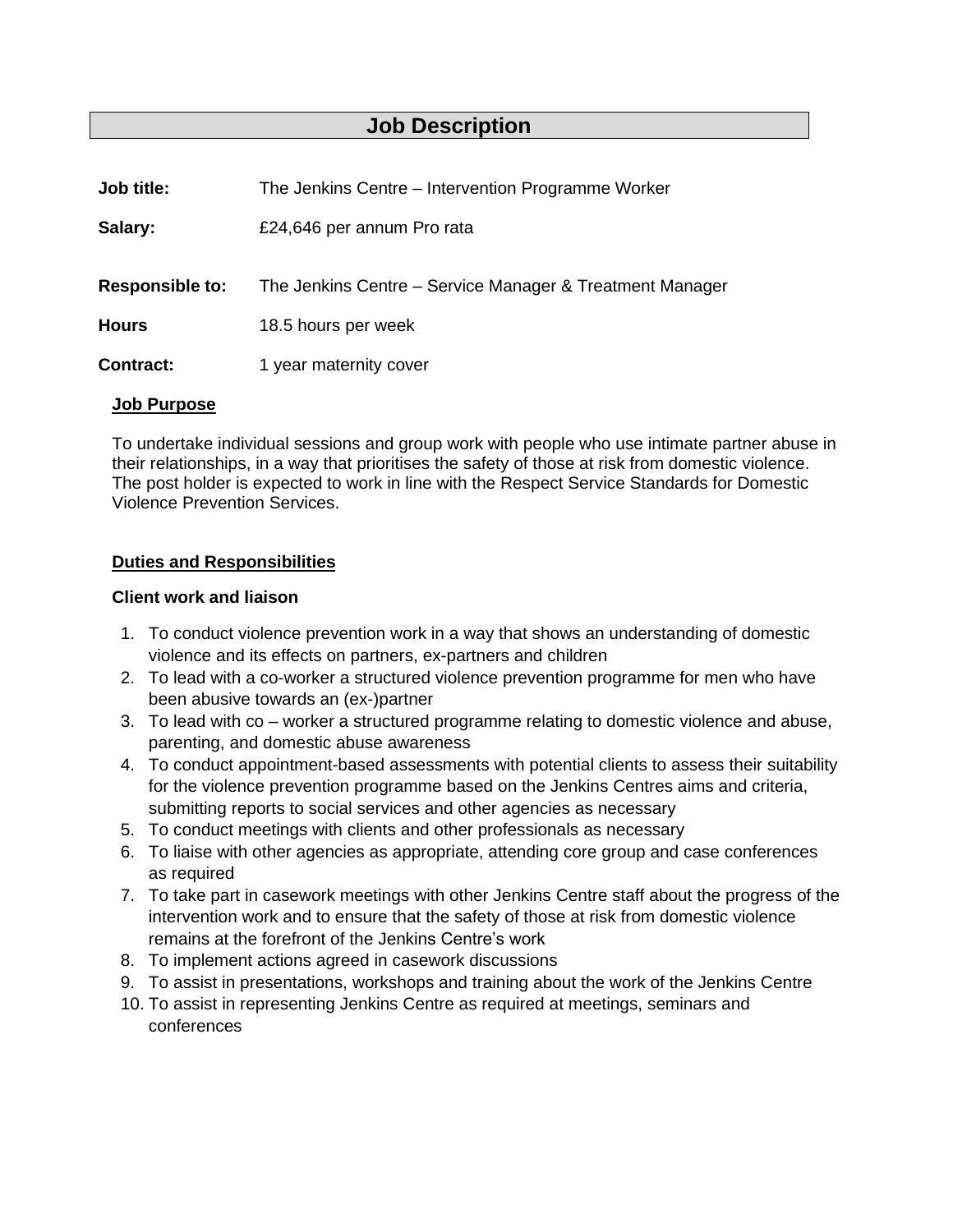# **Administration**

- 1. To assist with collecting information needed for monitoring purposes
- 2. To maintain up to date information on legal, housing and welfare issues relevant to domestic violence
- 3. To assist the Service Manager in producing statistical and other reports on work done within the Jenkins Centre to meet the requirements of commissioners and co-operating in the ongoing evaluation of the Jenkins Centre services
- 4. To maintain appropriate and GDPR compliant client records
- 5. To undertake evaluation questionnaires with women and men using the Jenkins Centre

## **Sessional workers and volunteers**

- 1. To provide day to day support, advice and back up to sessional workers and/or volunteers
- 2. To assist and support sessional workers/volunteers working within the Jenkins Centre
- 3. To assist in recruitment, selection and training of sessional workers/volunteers

#### **Other**

- 1. To attend and contribute to weekly and monthly team meetings for both The Jenkins Centre and Freeva
- 2. To assist the wider Freeva team as required
- 3. To attend and contribute to weekly risk and case management meetings
- 4. To attend and contribute to treatment management reviews and meetings
- 5. To attend line management sessions as requested and to provide information on client work, service delivery and organisational issues to the line manager
- 6. To implement decisions agreed in line management meetings
- 7. To participate in development policy, strategies and working practices of the Jenkins Centre by attending meetings and giving feedback as appropriate to others doing this work
- 8. To actively participate in the local forums, conferences supporting the development of effective responses to domestic violence.
- 9. To assist with general cover of the Jenkins centre office
- 10. To conduct all work in a way that reflects the aims and principles of the Jenkins centre, in particular the centre's policies on anti-discriminatory practice, equal opportunities and confidentiality
- 11. To keep up to date with domestic violence issues and participate in relevant training as required
- 12. To prepare and develop training as an when required
- 13. To undertake other duties as reasonably requested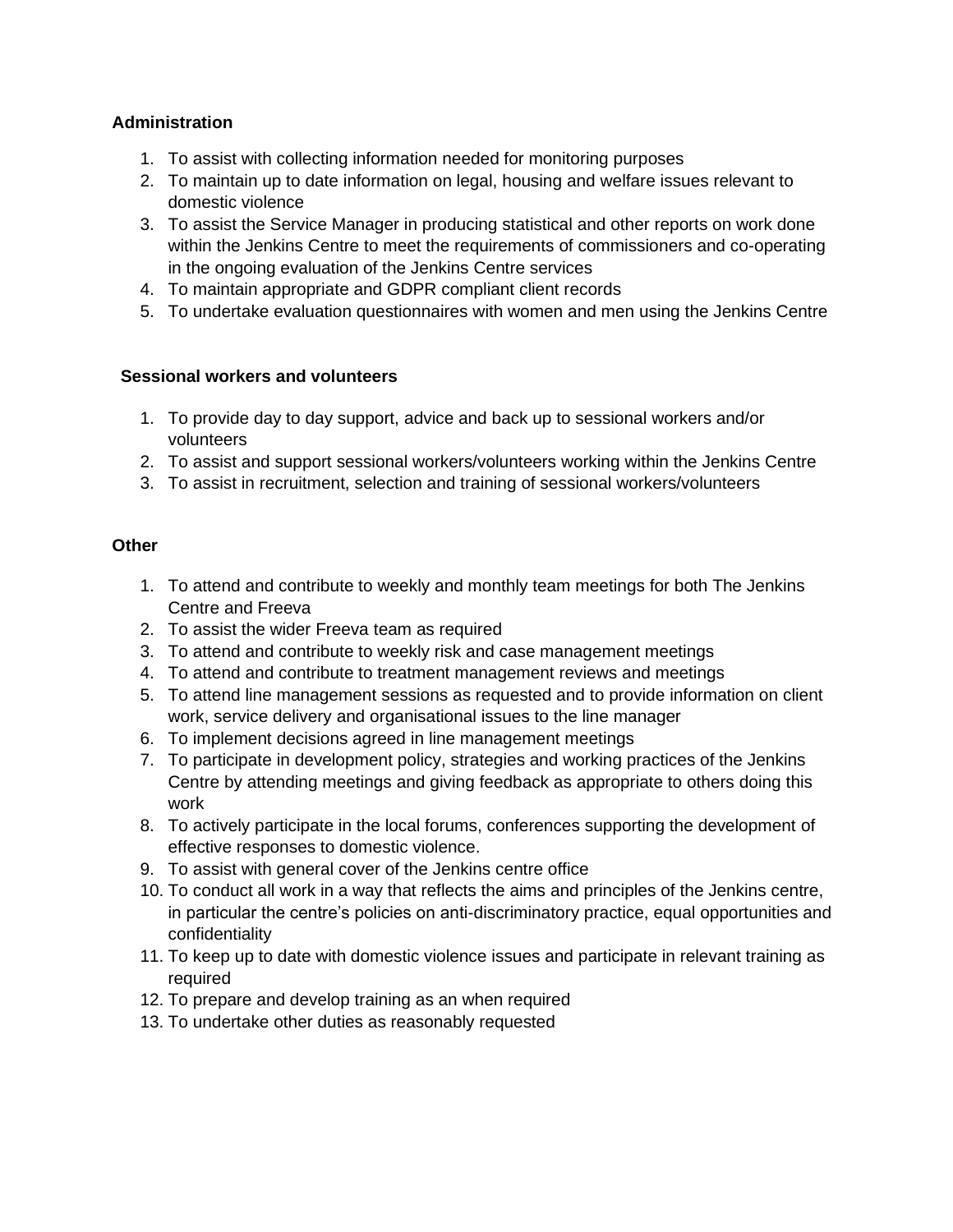# **Person Specification**

| Area                                 | <b>Criteria</b>                                                                                                                                                                                                                                                                                                                                                                                                                                                                                                                                                                                                                                                                                                                                                                                                                                                                                                                                                                                                                                                                                                                                                                                                                                                                                                                                                                    |  |
|--------------------------------------|------------------------------------------------------------------------------------------------------------------------------------------------------------------------------------------------------------------------------------------------------------------------------------------------------------------------------------------------------------------------------------------------------------------------------------------------------------------------------------------------------------------------------------------------------------------------------------------------------------------------------------------------------------------------------------------------------------------------------------------------------------------------------------------------------------------------------------------------------------------------------------------------------------------------------------------------------------------------------------------------------------------------------------------------------------------------------------------------------------------------------------------------------------------------------------------------------------------------------------------------------------------------------------------------------------------------------------------------------------------------------------|--|
| <b>Education &amp;</b><br>training   | <b>Desirable</b><br>An honours degree or equivalent qualification (or alternatively substantial<br>relevant experience) is essential.<br>A relevant professional qualification such as CQSW, Diploma in Counselling.                                                                                                                                                                                                                                                                                                                                                                                                                                                                                                                                                                                                                                                                                                                                                                                                                                                                                                                                                                                                                                                                                                                                                               |  |
| <b>Experience</b>                    | <b>Essential</b>                                                                                                                                                                                                                                                                                                                                                                                                                                                                                                                                                                                                                                                                                                                                                                                                                                                                                                                                                                                                                                                                                                                                                                                                                                                                                                                                                                   |  |
| &<br>Knowledge                       | 1. An understanding of the nature of domestic violence and its effects on<br>women and children<br>2. An understanding of why some men use abusive behaviours towards<br>women in relationships and the range of models used in addressing<br>this behaviour<br>Experience of providing one-to-one counselling, or group work with<br>3.<br>men<br>4. Experience of co-facilitating groups<br>Experience of working in domestic violence and abuse or child<br>5.<br>protection<br>6. An understanding of the child protection system<br>Desirable:<br>1. An understanding of risk factors in perpetrators of domestic violence<br>An understanding of domestic violence in the context of women's<br>2.<br>violence towards male partners, domestic violence in same sex<br>relationships, young people's violence towards parents and so called<br>honour based violence<br>3. An understanding of the criminal justice system in relation to domestic<br>violence and the other legal options available to those experiencing<br>domestic violence<br>4. Experience of working with men on the issues of violence and abuse<br>towards women<br>5. Experience of liaising with social workers and other professionals<br>from a range of statutory and voluntary agencies<br>Experience in a working with clients in a mental health and/ or<br>6.<br>substance misuse setting. |  |
| <b>Personal</b><br><b>Attributes</b> | <b>Essential</b>                                                                                                                                                                                                                                                                                                                                                                                                                                                                                                                                                                                                                                                                                                                                                                                                                                                                                                                                                                                                                                                                                                                                                                                                                                                                                                                                                                   |  |
|                                      | The ability to communicate clearly with a range of people both over<br>1.                                                                                                                                                                                                                                                                                                                                                                                                                                                                                                                                                                                                                                                                                                                                                                                                                                                                                                                                                                                                                                                                                                                                                                                                                                                                                                          |  |